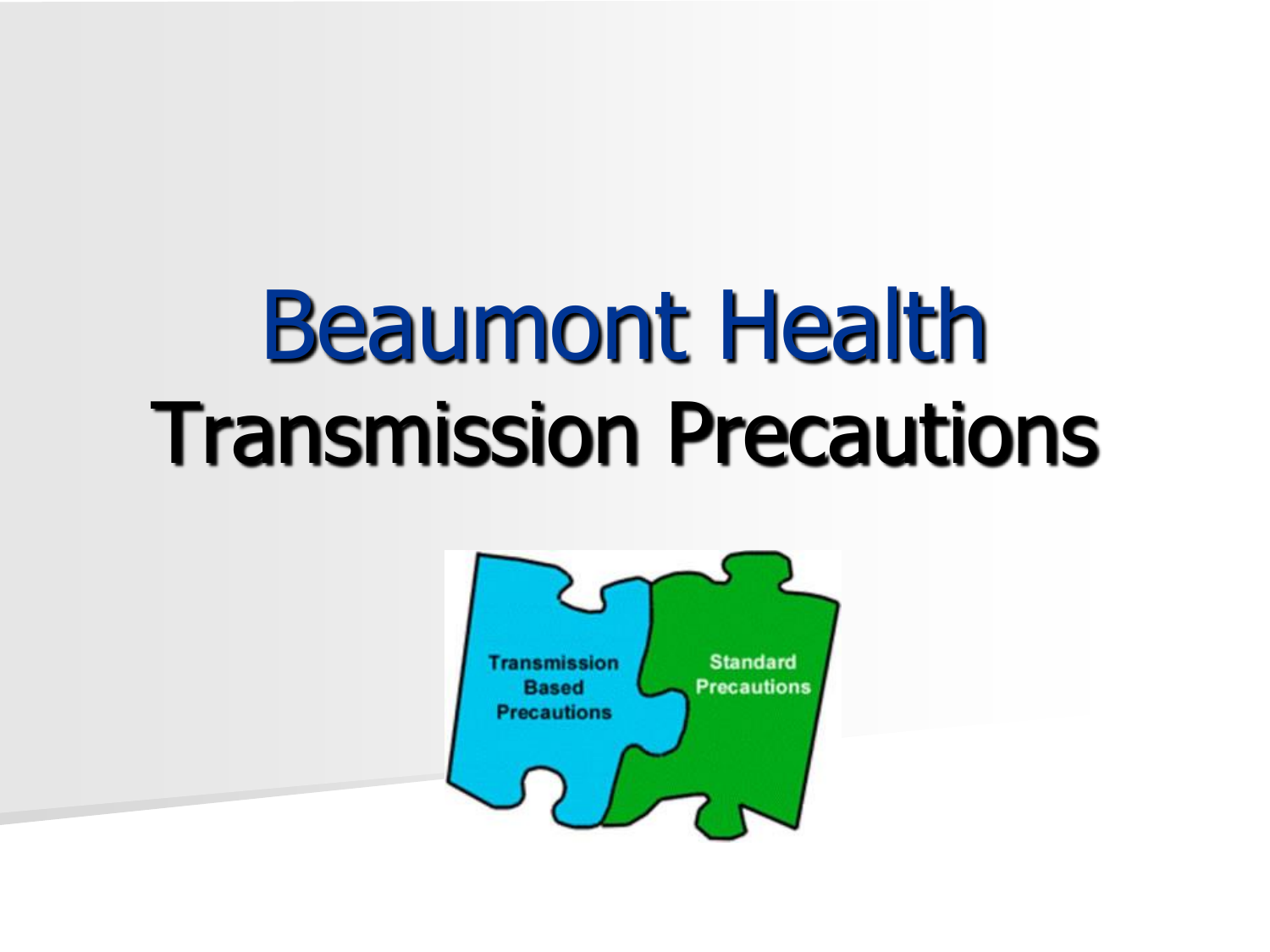#### Transmission Precautions

- **Part One** – Airborne – Droplet – Contact ■ Part Two – Tuberculosis
	- Influenza

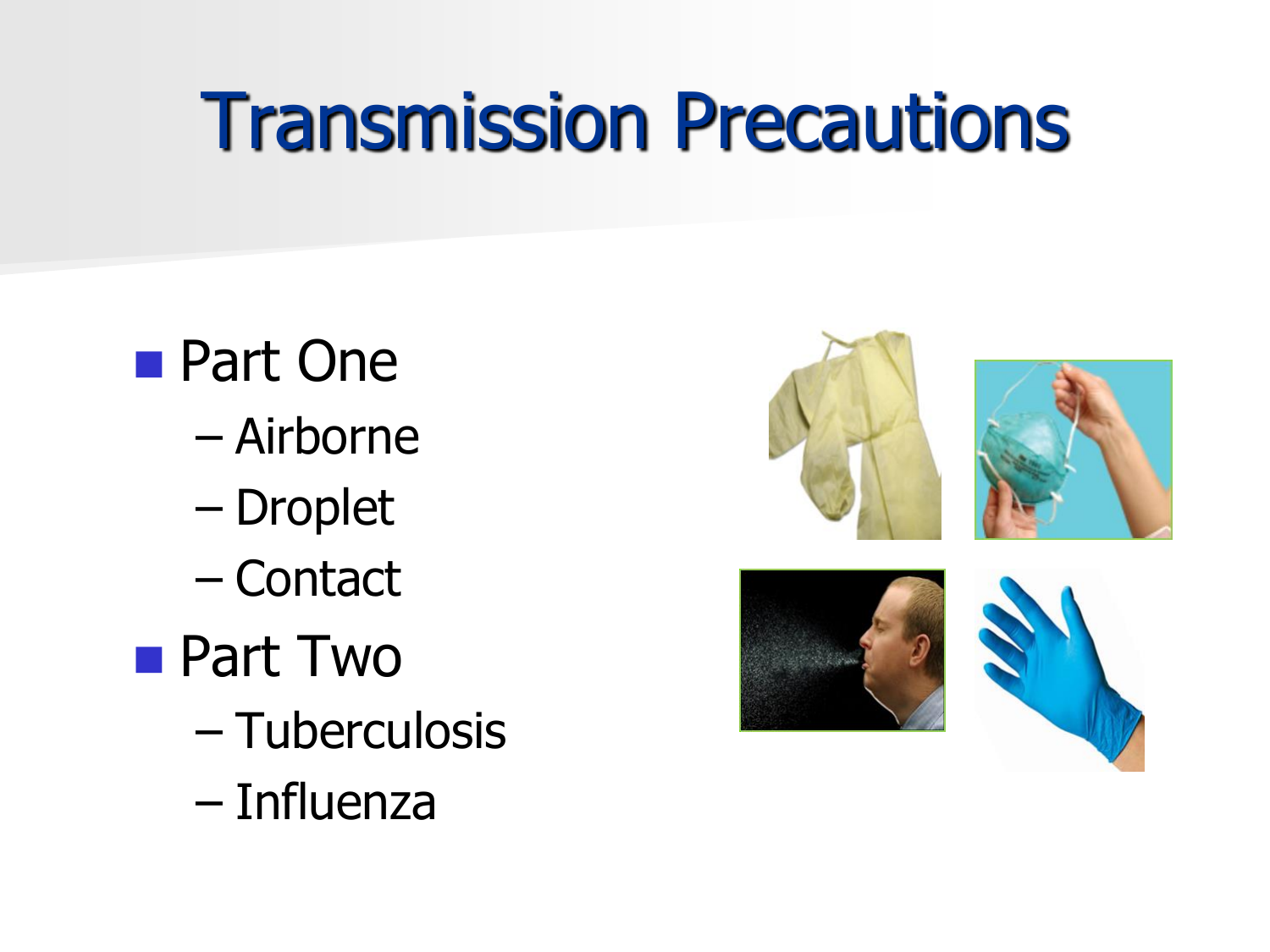### Airborne Precautions

- **Patients with airborne diseases produce** infectious particles so small that they can be inhaled deep into the lungs. These small particles stay suspended in the air for hours.
- Diseases requiring Airborne Precautions include:
	- Chickenpox (Varicella) (in addition to Contact)
	- Measles
	- Disseminated Shingles (in addition to Contact)
	- Tuberculosis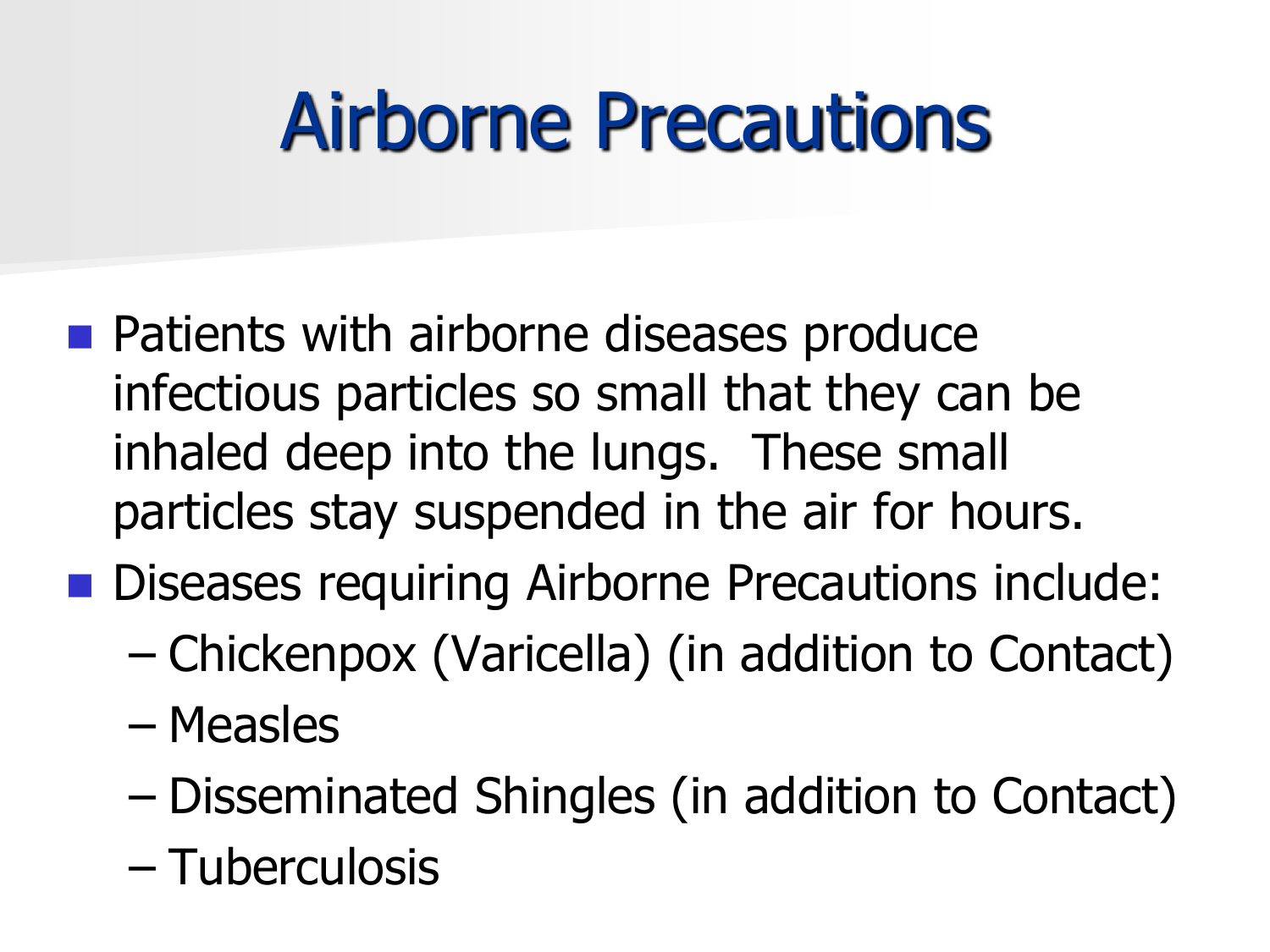#### Airborne Precautions

- N-95 mask must be worn when entering an Airborne Precautions isolation room
- **Employees with potential to enter a room of patients in Airborne** Precautions for tuberculosis (TB) must be fit tested annually to ensure proper size of N-95 mask
- A "fit check" should be performed each time a N-95 mask is worn to ensure proper seal
- A surgical mask should be worn by the patient during transportation in the hospital
- Patients requiring Airborne Precautions must be housed in a negative pressure room with an activated alarm and closed door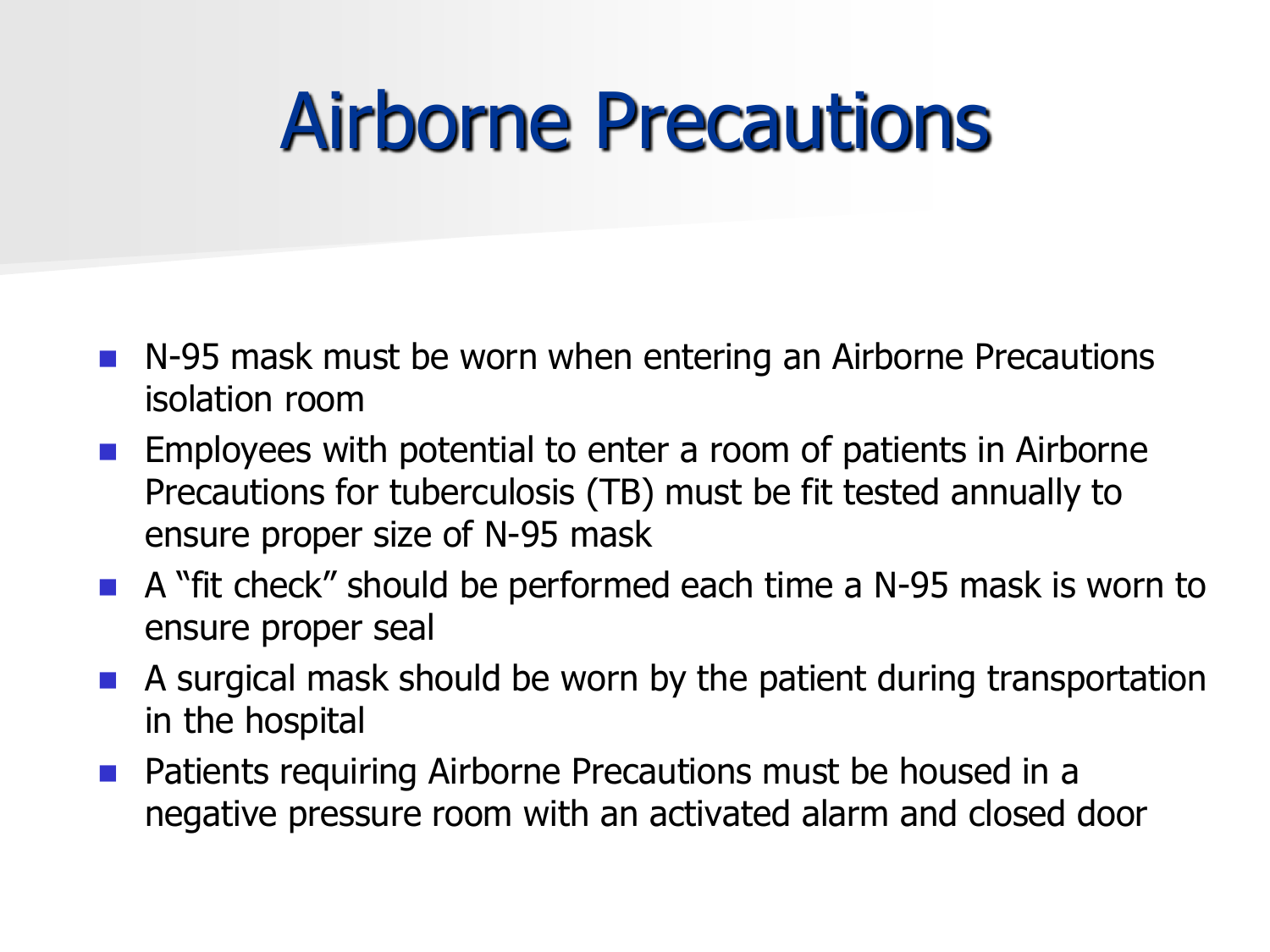#### Droplet Precautions

- Respiratory Droplets do not spread far
- **The Transmission occurs with inhalation of respiratory** droplet or by contact with mucous membranes
	- Mask must be worn when you are within 3 feet of the patient
	- Eye protection is required if exposure to respiratory droplets is anticipated
- Negative pressure room not required
- Visitors should be offered a mask with eye protection prior to entering the room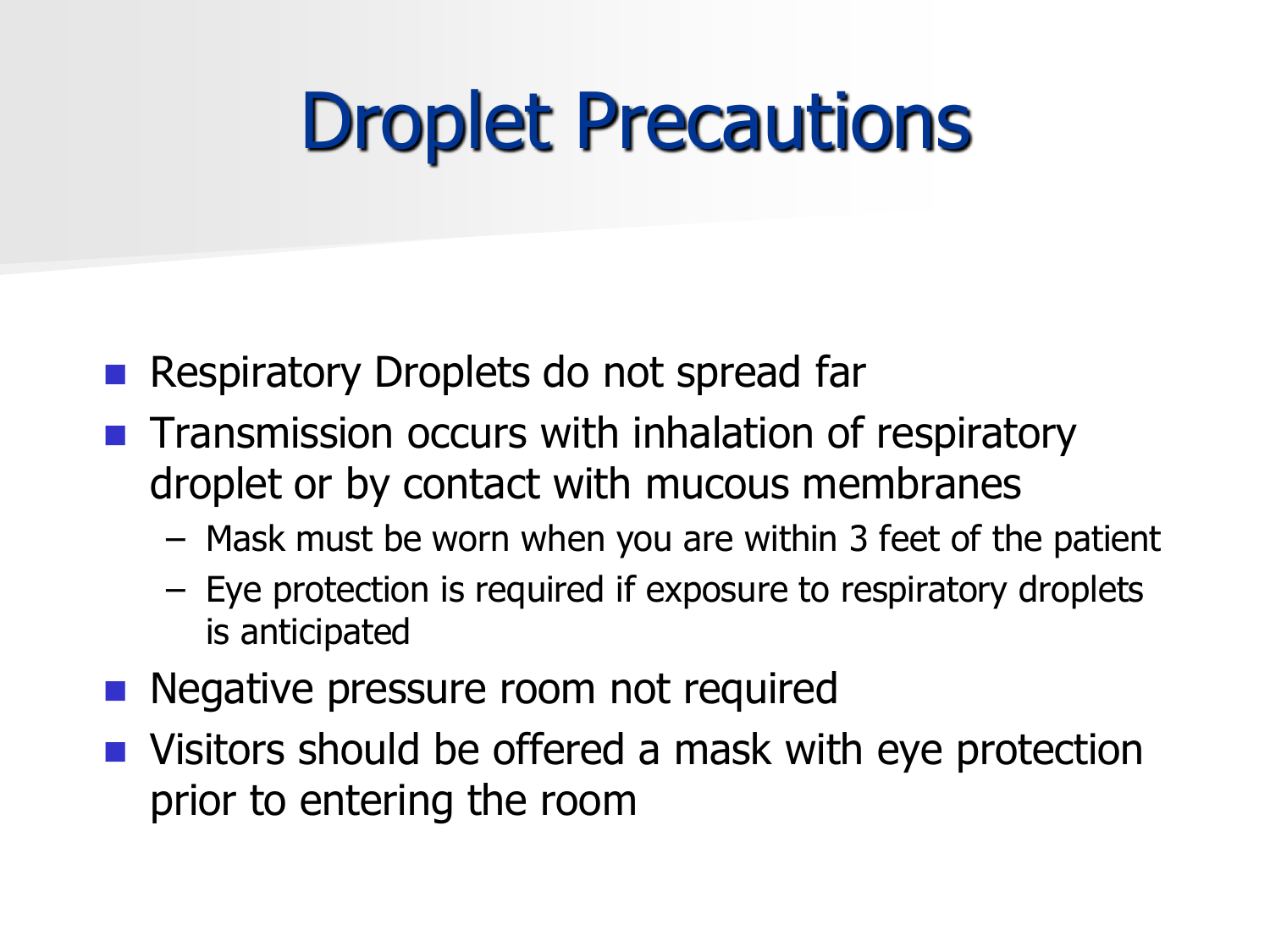Some Diseases Requiring Droplet Precautions

- **Influenza**
- **Bacterial Meningitis**
- **Pertussis (Whooping Cough)**
- **Mumps (infectious parotitis)**

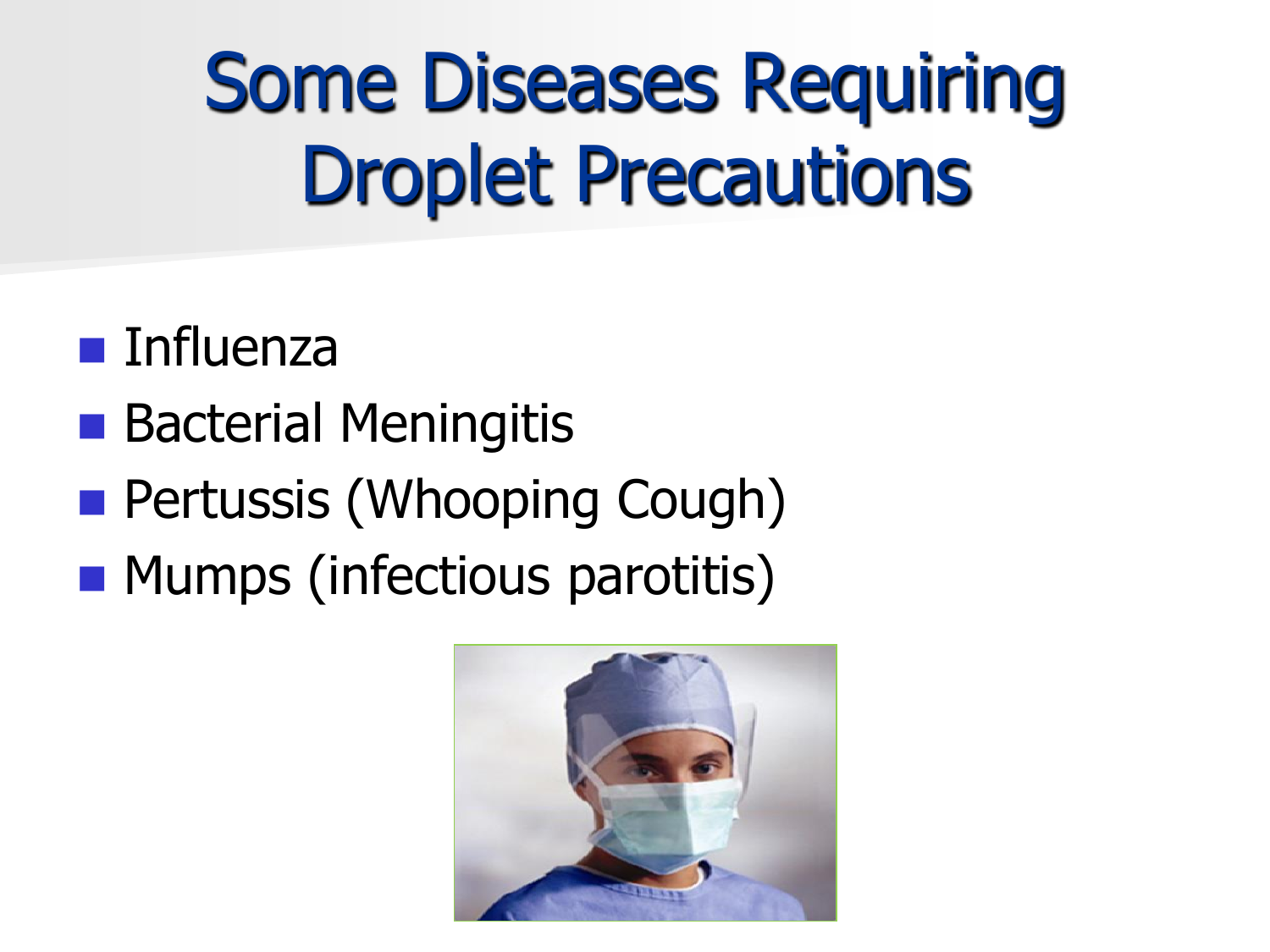#### Contact Precautions

- **Limit the transmission of organisms that can**  be spread to the patient by touch or contact with items in the environment
- Gloves and gown must be worn
- Door to the room may remain open
- Contact Precautions are required for
	- Patients with resistant organisms or C. difficile
	- Patients with bed bugs, scabies or lice
	- See Infection Prevention policy for complete listing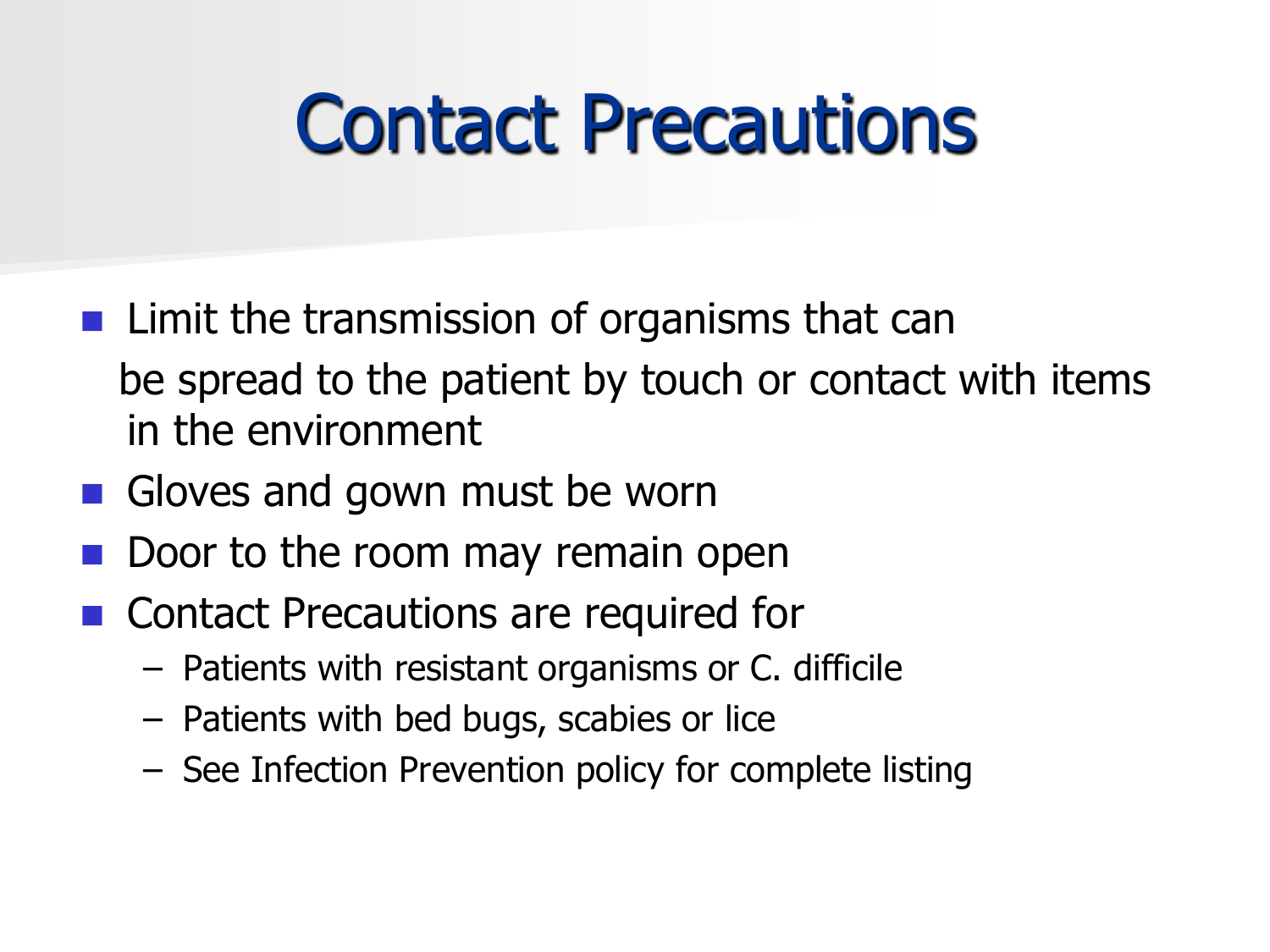## Hand Hygiene is Performed

- **Before entering the patient's room**
- **Before and after:** 
	- Putting on gloves
	- Touching the patient or the patient's environment
	- Performing any invasive procedure
	- Providing patient care
- **After exiting the patient's room if there was** contact with the patient or patient's environment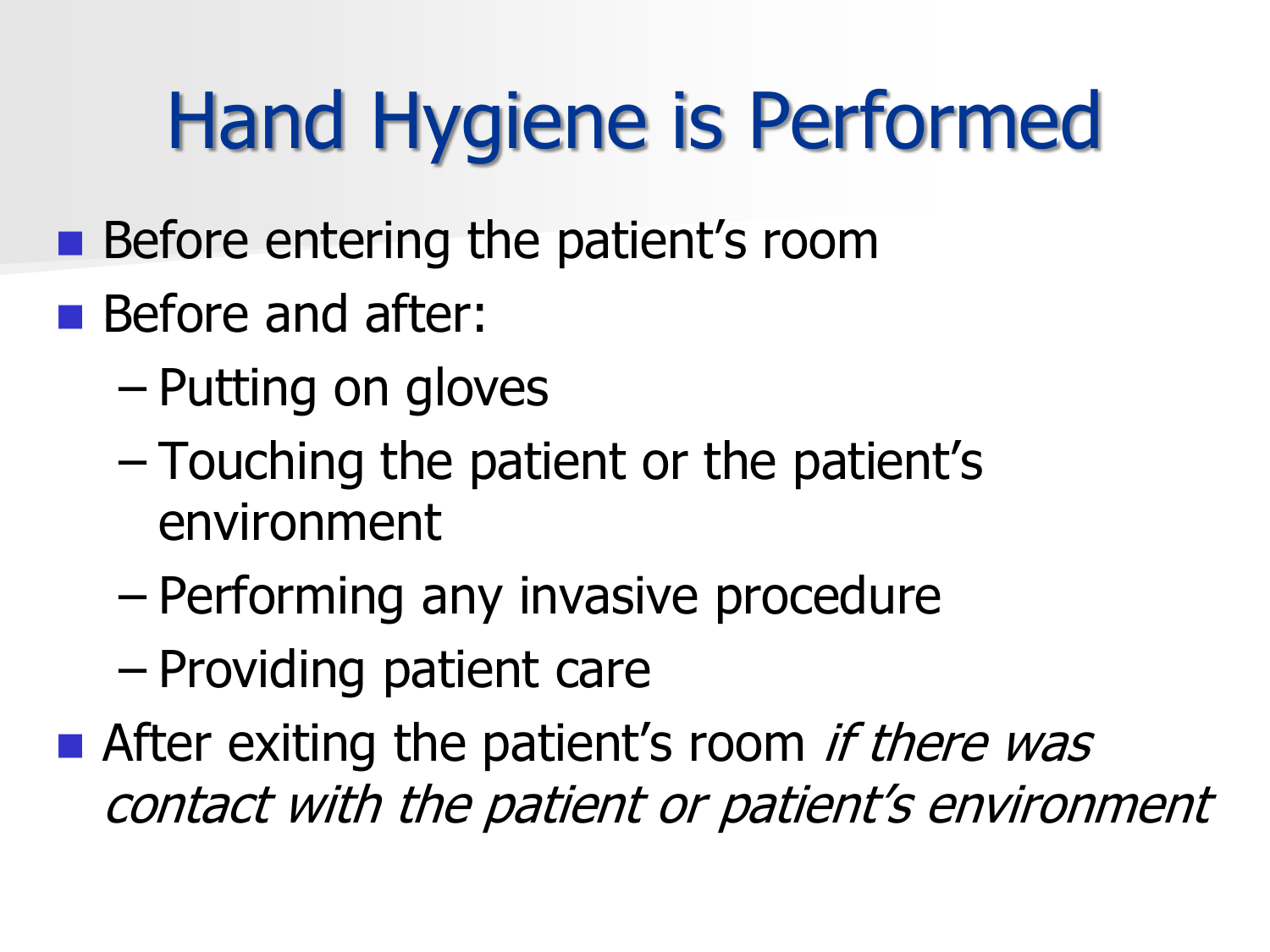## **Tuberculosis**



- $\blacksquare$  Tuberculosis is a bacterial infection caused by the organism Mycobacterium tuberculosis (TB)
- **This organism is carried in tiny airborne particles, which** can be produced when persons who have pulmonary or laryngeal TB sneeze, cough, speak or sing.
- $\blacksquare$  TB is spread when an individual inhales particles containing TB into the lungs.
- $\blacksquare$  People with TB disease are most likely to spread it to people they spend time with every day. This includes family members, friends and co-workers.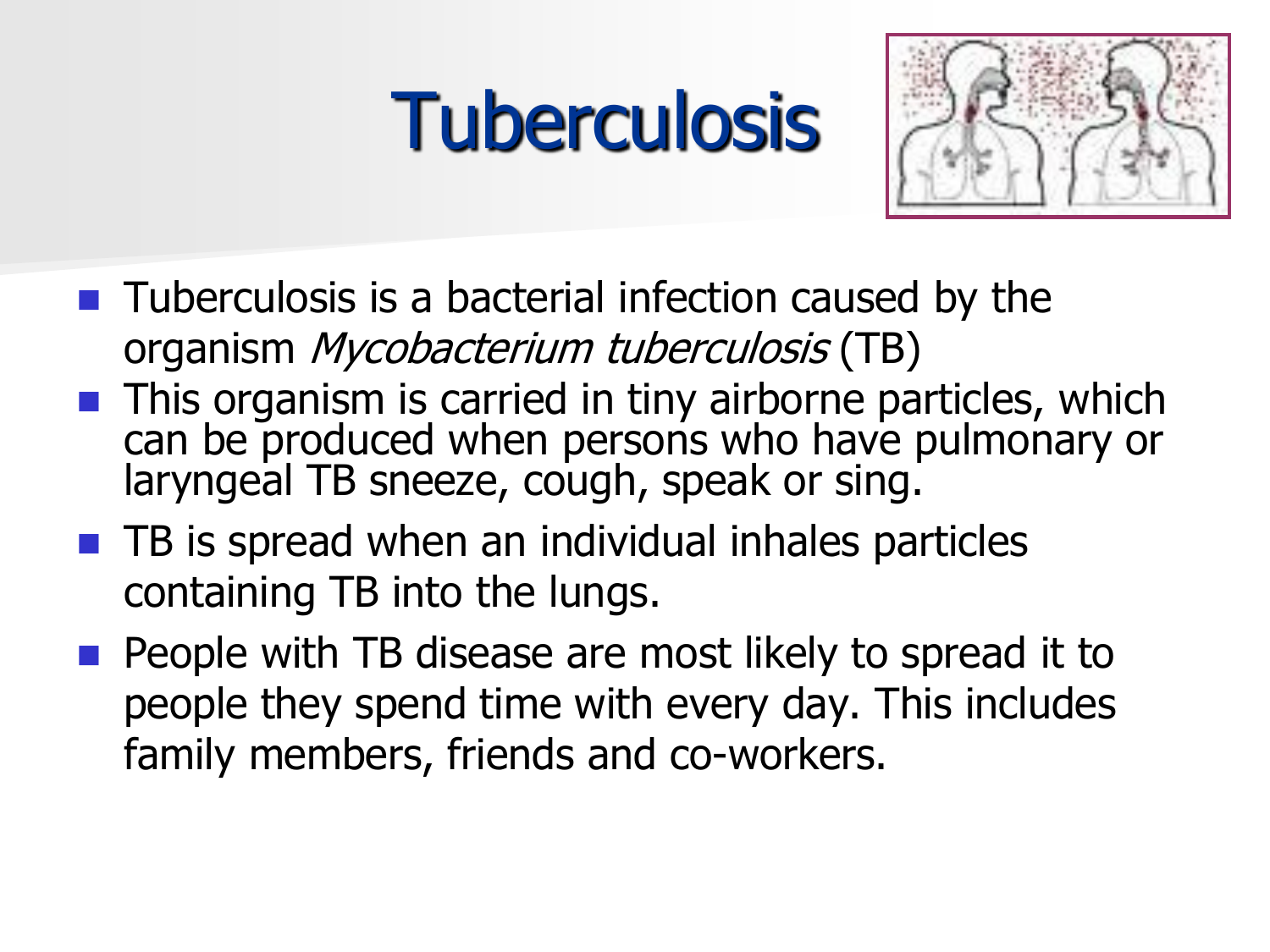## Symptoms of TB Infection

- **E** Active disease results when TB overwhelms the immune system, and continues to grow and spread, causing illness
- Symptoms of *active* TB may include:
	- Cough that lasts for longer than 2 weeks
	- Pain in the chest
	- Coughing up blood-tinged sputum
	- Weakness or fatigue
	- Weight loss
	- **Loss of appetite**
	- **Night sweats**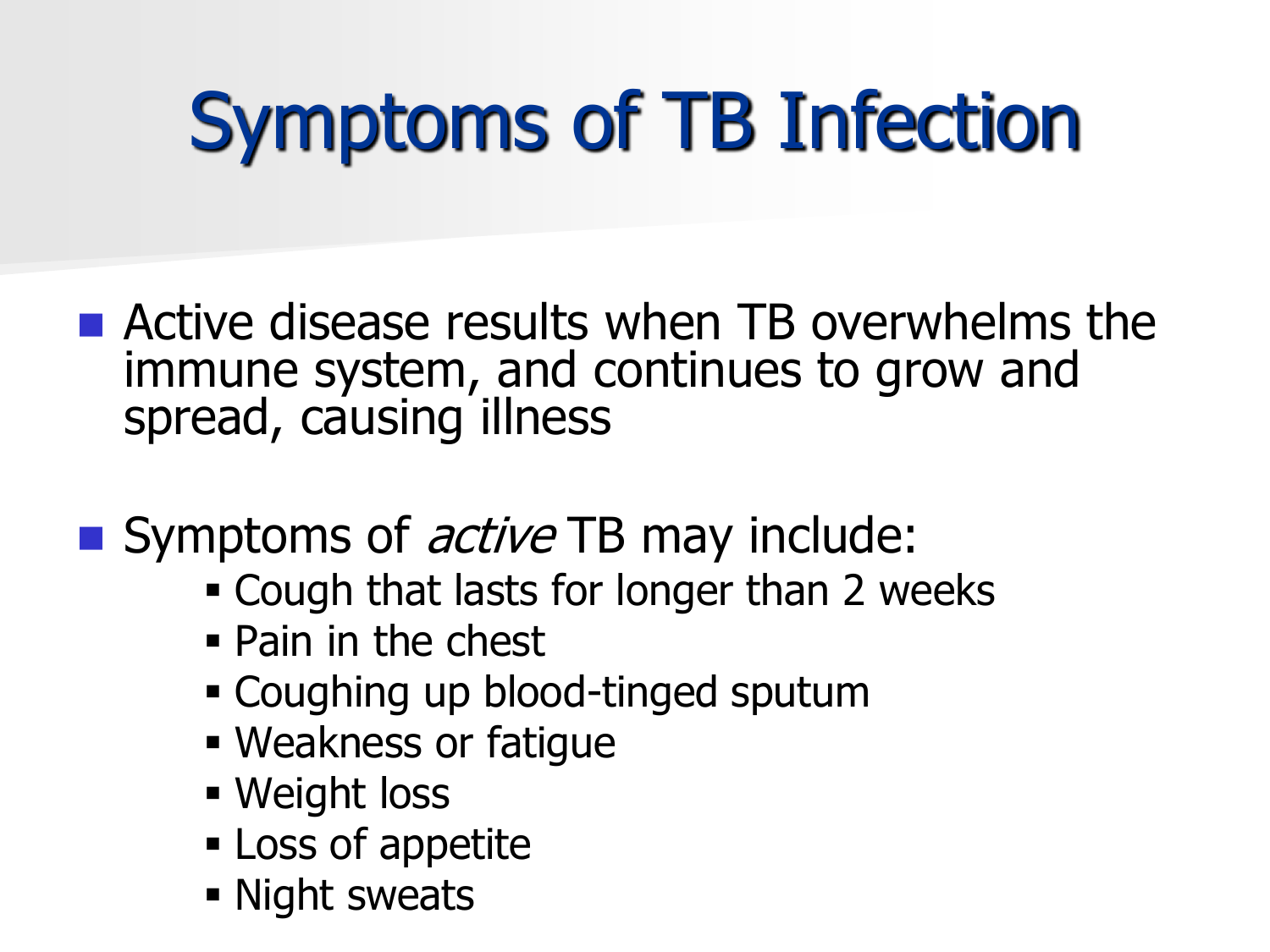#### TB Surveillance

- **THE** Screening for health care workers must be offered upon employment
- A TB skin test will be performed routinely for health care providers
- If you think you have been exposed to  $TB$ , report as soon as possible to your supervisor or to Employee Health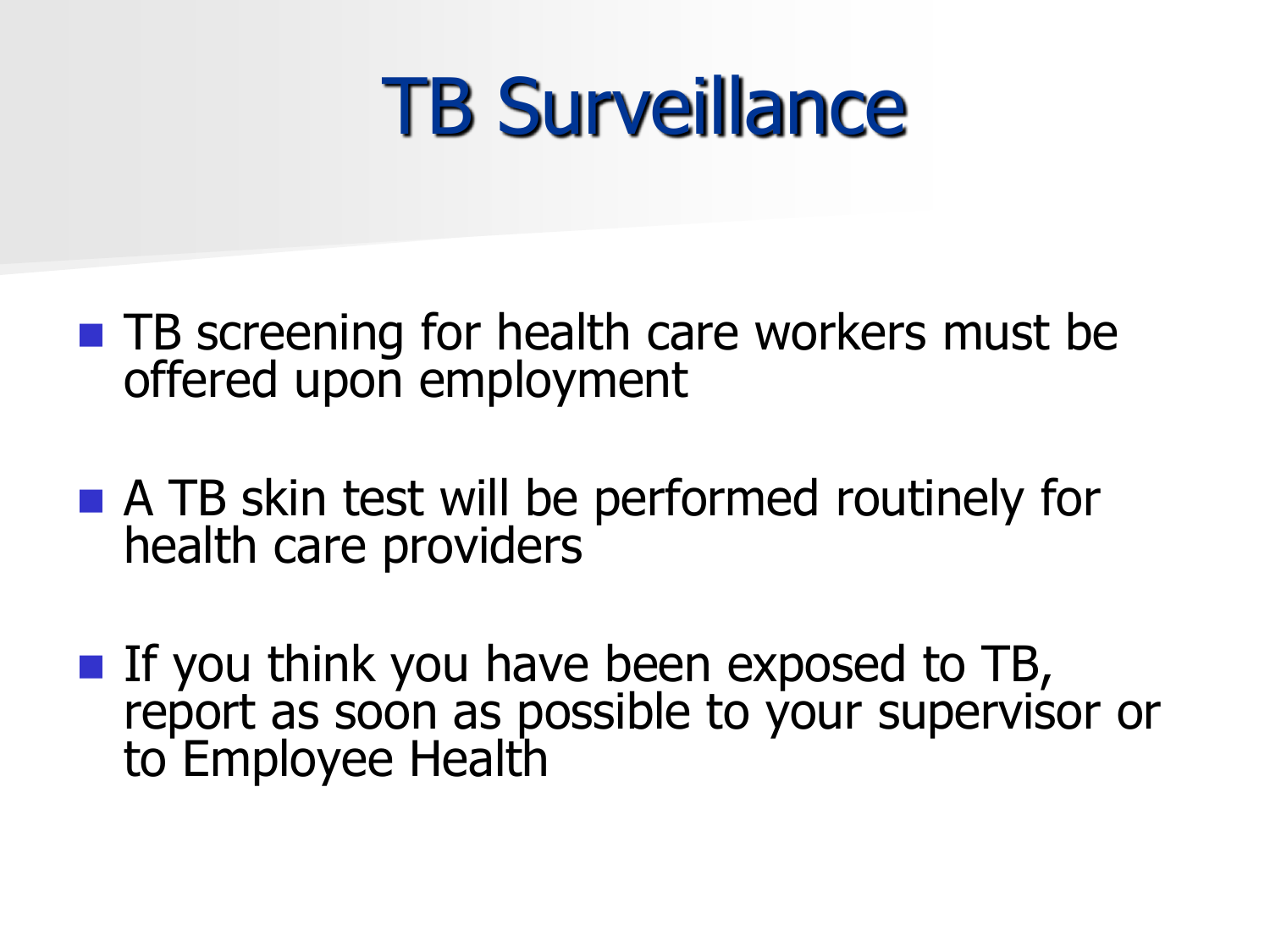## Transmission of Influenza

- **Transmitted person to person**
- **Droplet** 
	- Flu viruses are spread mainly by droplets made when people with flu cough, sneeze or talk. These droplets can land in the mouths or noses of people who are nearby or possibly be inhaled into the lungs
	- Less often, a person might also get flu by touching a surface or object that has flu virus on it and then touching their own mouth or nose.